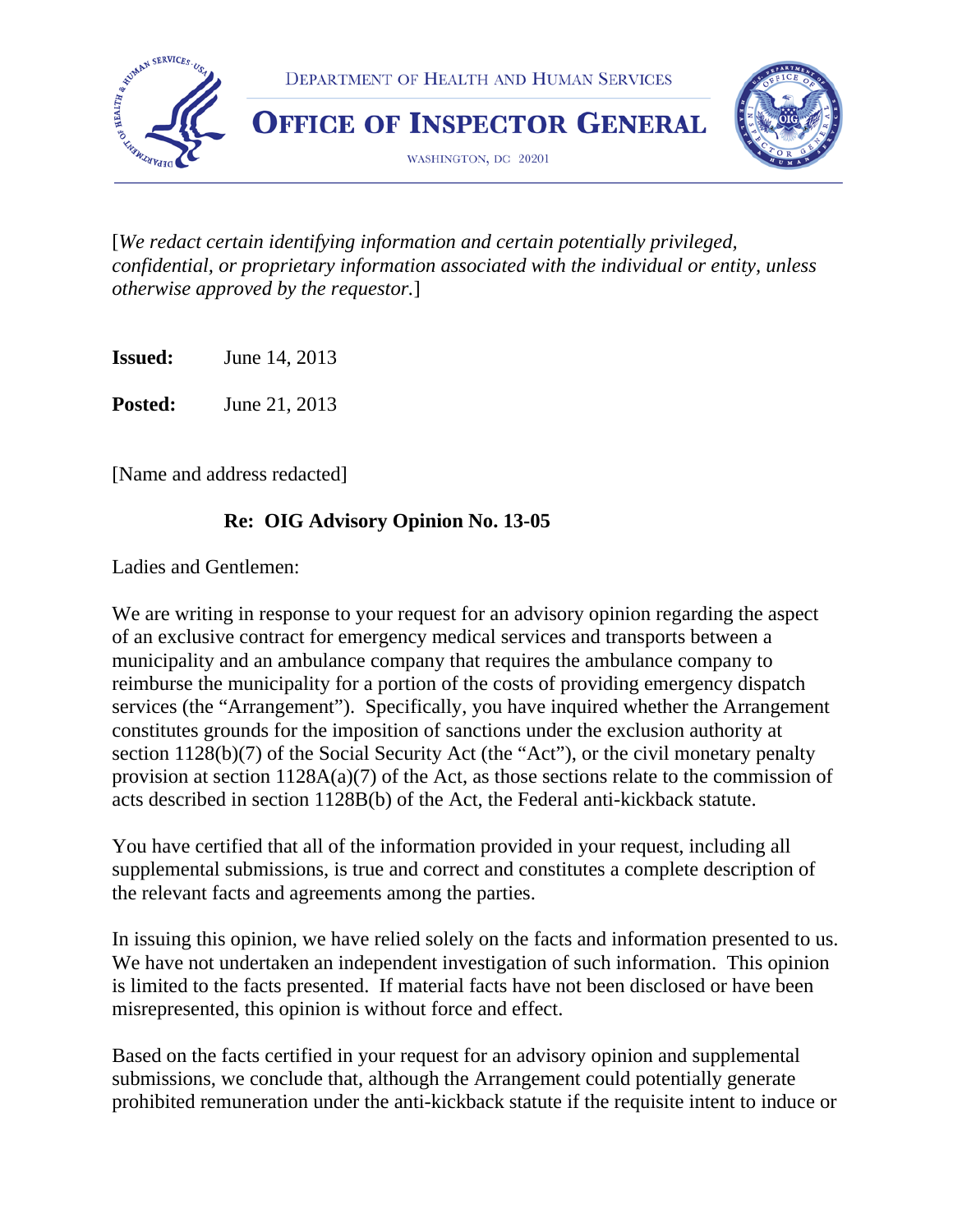request for an advisory opinion or supplemental submissions. reward referrals of Federal health care program business were present, the Office of Inspector General ("OIG") will not impose administrative sanctions on [name redacted] under sections 1128(b)(7) or 1128A(a)(7) of the Act (as those sections relate to the commission of acts described in section 1128B(b) of the Act) in connection with the Arrangement. This opinion is limited to the Arrangement and, therefore, we express no opinion about any ancillary agreements or arrangements disclosed or referenced in your

This opinion may not be relied on by any persons other than [name redacted], the requestor of this opinion, and is further qualified as set out in Part IV below and in 42 C.F.R. Part 1008.

# **I. FACTUAL BACKGROUND**

[Name redacted] (the "Town") is a municipal corporation existing under the laws of [state name redacted]. The Town is charged with providing essential governmental and public safety services within its own municipal limits. The Town operates an emergency 911 communication center (the "Dispatch Center") to monitor and direct calls for police and fire assistance and for emergency medical services ("EMS").

The Town issued a Request for Proposals ("RFP") for an exclusive contract to provide primary response for EMS calls. The requestor, [name redacted] (the "Ambulance Company") certified that the Town undertook procedures to ensure an open, transparent, and competitive bidding process. The Ambulance Company was one of the private ambulance transport companies that competed for the contract. The Town ultimately awarded the initial three-year contract (the "Contract") to the Ambulance Company.<sup>1</sup> The Ambulance Company certified that the Town initiated and conducted the RFP, and awarded the Contract, in a manner consistent with local contracting laws.

Under the Arrangement, the Ambulance Company pays the Town an annual remittance (the "Remittance") equal to one half of the portion of the Dispatch Center's operating costs that are associated with EMS dispatches.<sup>2</sup> The Remittance is estimated at the beginning of each year and that estimated amount is paid in twelve equal, monthly installments to the Town. At the end of each year, a reconciliation process occurs to ensure that the actual Remittance paid for the year reflects half of the actual costs. The

  $<sup>1</sup>$  The Contract includes an option for the Town to extend it for an additional two years.</sup>

 $2^2$  The Ambulance Company has limited its request for an advisory opinion to the payment of the Remittance during the initial term of the Contract. We have not been asked to opine on, and we express no opinion regarding, the Contract extension or aspects of the Contract other than the payment of that Remittance. Accordingly, we limit this advisory opinion solely to the issue of whether paying the Remittance during the initial term constitutes prohibited remuneration under the anti-kickback statute.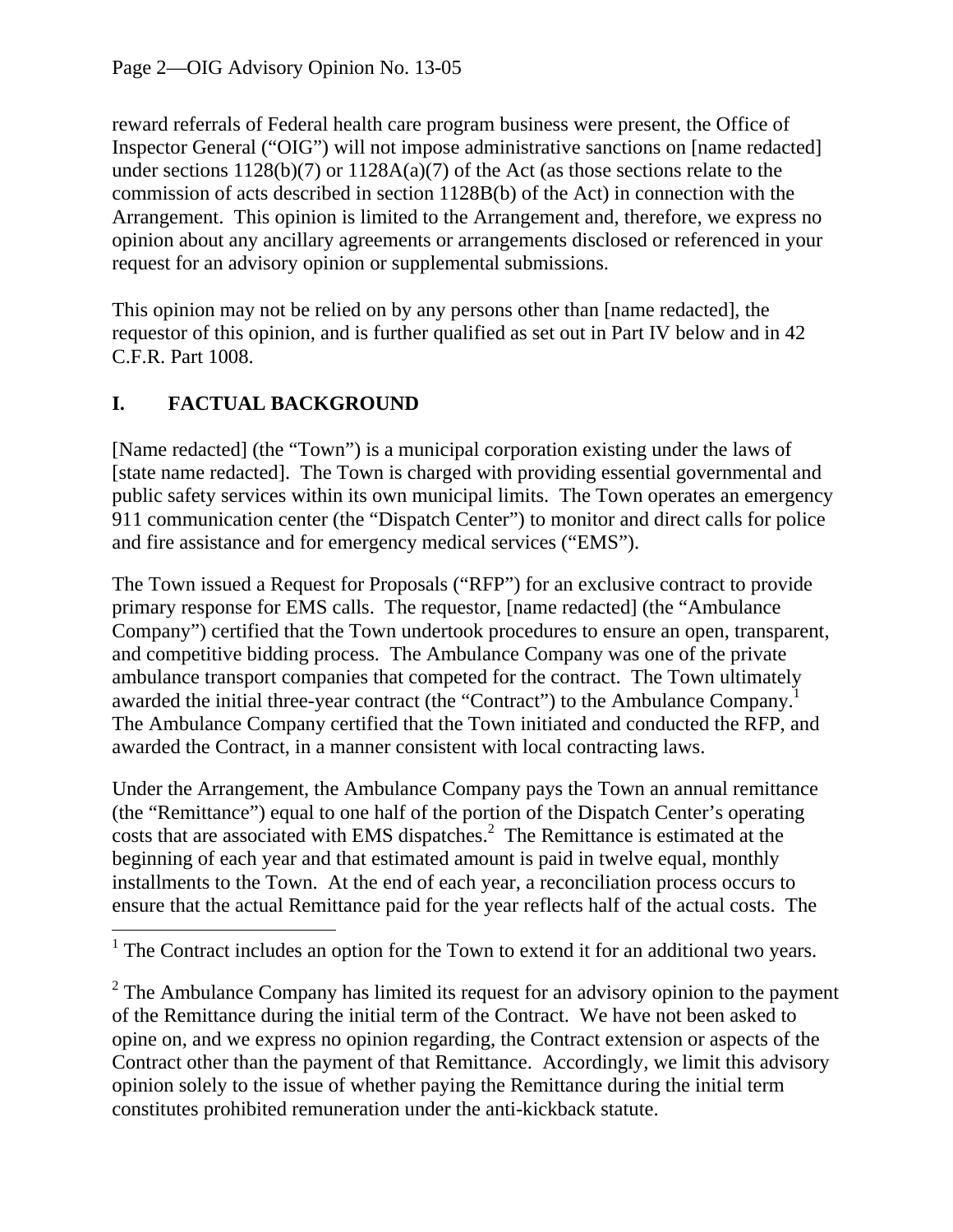the Remittance has so far been withheld pending the outcome of this advisory opinion.<sup>3</sup> parties estimated the Remittance for the first year of the Contract at \$6,000. Payment of The Ambulance Company certified that the purpose of the Remittance is to partially offset the cost to the Town of call dispatch services directly related to the Ambulance Company's EMS.

Under the Contract, the Ambulance Company serves as the exclusive primary responder for EMS calls in the Town. Many recipients of the EMS provided for under the Contract are Medicare or Medicaid beneficiaries. The Town does not pay a fee to the Ambulance Company for the EMS. The Ambulance Company is entirely responsible for maintaining and housing its own vehicles and equipment. The Town does not supply personnel, equipment, or public facilities to the Ambulance Company.

The Ambulance Company certified that the Town's dispatch procedures have not changed since the implementation of the Contract and that the Contract does not represent a fundamental change in the delivery of EMS in the Town. The Ambulance Company also certified that the plan underlying the Contract, including that portion comprising the Arrangement, was developed at the Town's sole initiative, and not by the Ambulance Company, or any other ambulance company.

## **II. LEGAL ANALYSIS**

#### **A. Law**

The anti-kickback statute makes it a criminal offense to knowingly and willfully offer, pay, solicit, or receive any remuneration to induce or reward referrals of items or services reimbursable by a Federal health care program. See section 1128B(b) of the Act. Where remuneration is paid purposefully to induce or reward referrals of items or services payable by a Federal health care program, the anti-kickback statute is violated. By its terms, the statute ascribes criminal liability to parties on both sides of an impermissible "kickback" transaction. For purposes of the anti-kickback statute, "remuneration" includes the transfer of anything of value, directly or indirectly, overtly or covertly, in cash or in kind.

The statute has been interpreted to cover any arrangement where <u>one</u> purpose of the remuneration was to obtain money for the referral of services or to induce further referrals. See, e.g., United States v. Borrasi, 639 F.3d 774 (7th Cir. 2011); United States v. McClatchey, 217 F.3d 823 (10th Cir. 2000); United States v. Davis, 132 F.3d 1092 (5th Cir. 1998); United States v. Kats, 871 F.2d 105 (9th Cir. 1989); United States v. Greber, 760 F.2d 68 (3d Cir. 1985), cert. denied, 474 U.S. 988 (1985). Violation of the

 $3$  Nonpayment of amounts owed pursuant to a contractual agreement does not, by itself, absolve parties from liability under the fraud and abuse laws.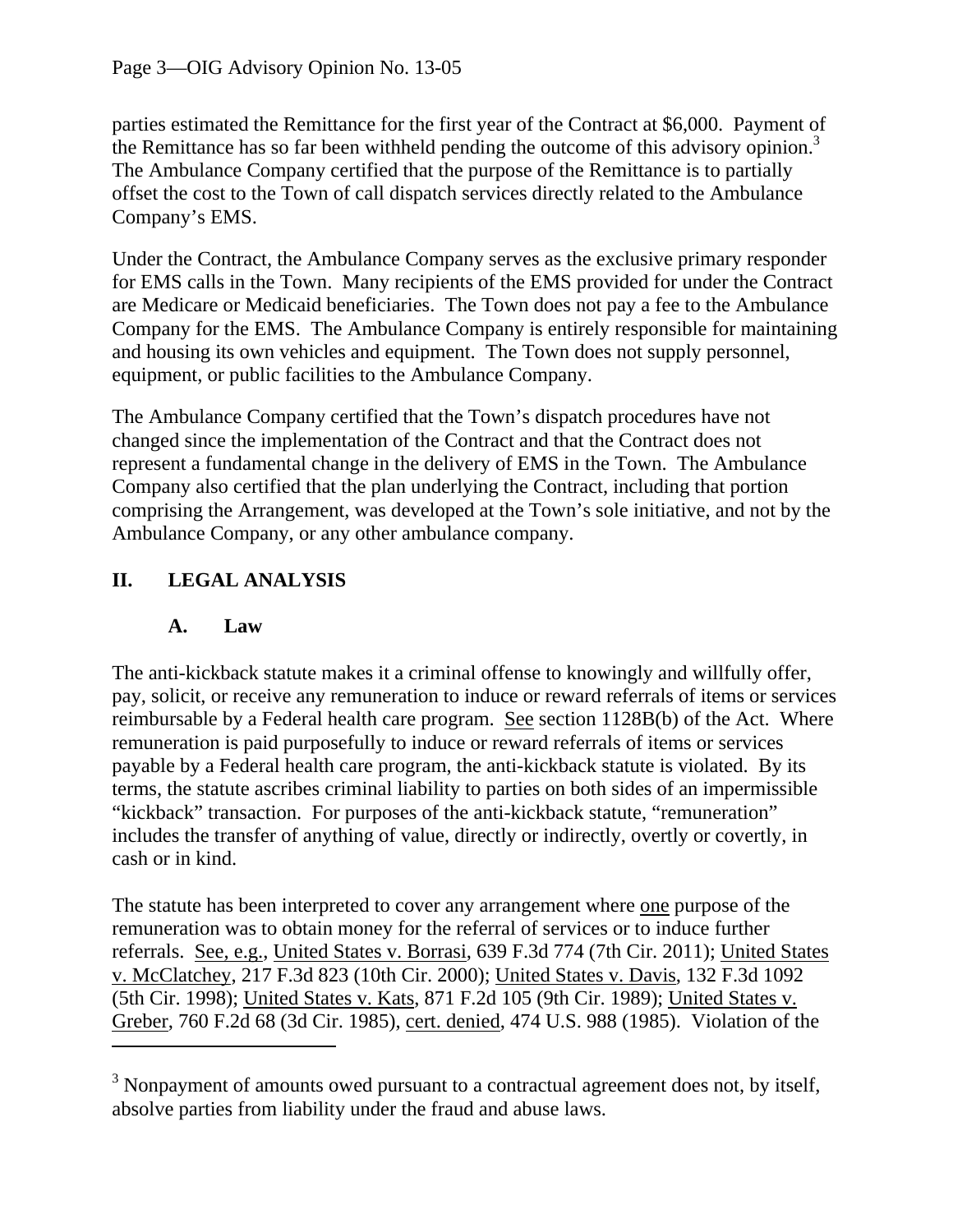statute constitutes a felony punishable by a maximum fine of \$25,000, imprisonment up to five years, or both. Conviction will also lead to automatic exclusion from Federal health care programs, including Medicare and Medicaid. Where a party commits an act described in section 1128B(b) of the Act, the OIG may initiate administrative proceedings to impose civil monetary penalties on such party under section 1128A(a)(7) of the Act. The OIG may also initiate administrative proceedings to exclude such party from the Federal health care programs under section 1128(b)(7) of the Act.

### **B. Analysis**

The Arrangement implicates the anti-kickback statute, as it requires the Ambulance Company—which is a potential referral recipient—to bear a portion of the cost of providing EMS call dispatch services as a condition of serving as the Town's exclusive EMS supplier, and at least some EMS will be reimbursable under the Federal health care programs. We nevertheless conclude that a number of factors are present in the Arrangement that, in combination, mitigate the risk of Federal health care program fraud or abuse.

First, the Arrangement is part of a Contract that itself is part of a comprehensive regulatory plan by the Town to manage the delivery of EMS. The Town, a valid governmental entity legally empowered to regulate the provision of EMS within its boundaries, established the Contract. The organization of a local emergency medical transport system is within the police powers traditionally delegated to local government. As with the exercise of any police power, the local government is ultimately responsible for the quality of the services delivered and is accountable to the public through the political process. Municipalities should have sufficient flexibility to organize local EMS transportation systems efficiently and economically.

Second, the Ambulance Company certified that the Remittance will only partially offset the actual costs of the Town's dispatch operations attributable to the Ambulance Company's services. As a result, the Ambulance Company will not be overpaying the source of the referrals, which is the typical anti-kickback concern. Moreover, it is reasonable to expect that the Town would seek reimbursement for the services it provides to the Ambulance Company that relate directly to the EMS the Ambulance Company provides.

Third, although the Remittance varies from year to year based on the costs of operating the Dispatch Center, it is not tied, directly or indirectly, to the volume or value of referrals between the parties. The Remittance will equal fifty percent of the actual costs the Town incurs to provide the EMS dispatch services.

Fourth, the Contract exclusivity is unlikely to adversely impact competition. The Ambulance Company certified that the Town implemented procedures to ensure an open, transparent, and competitive bidding process in connection with the RFP and the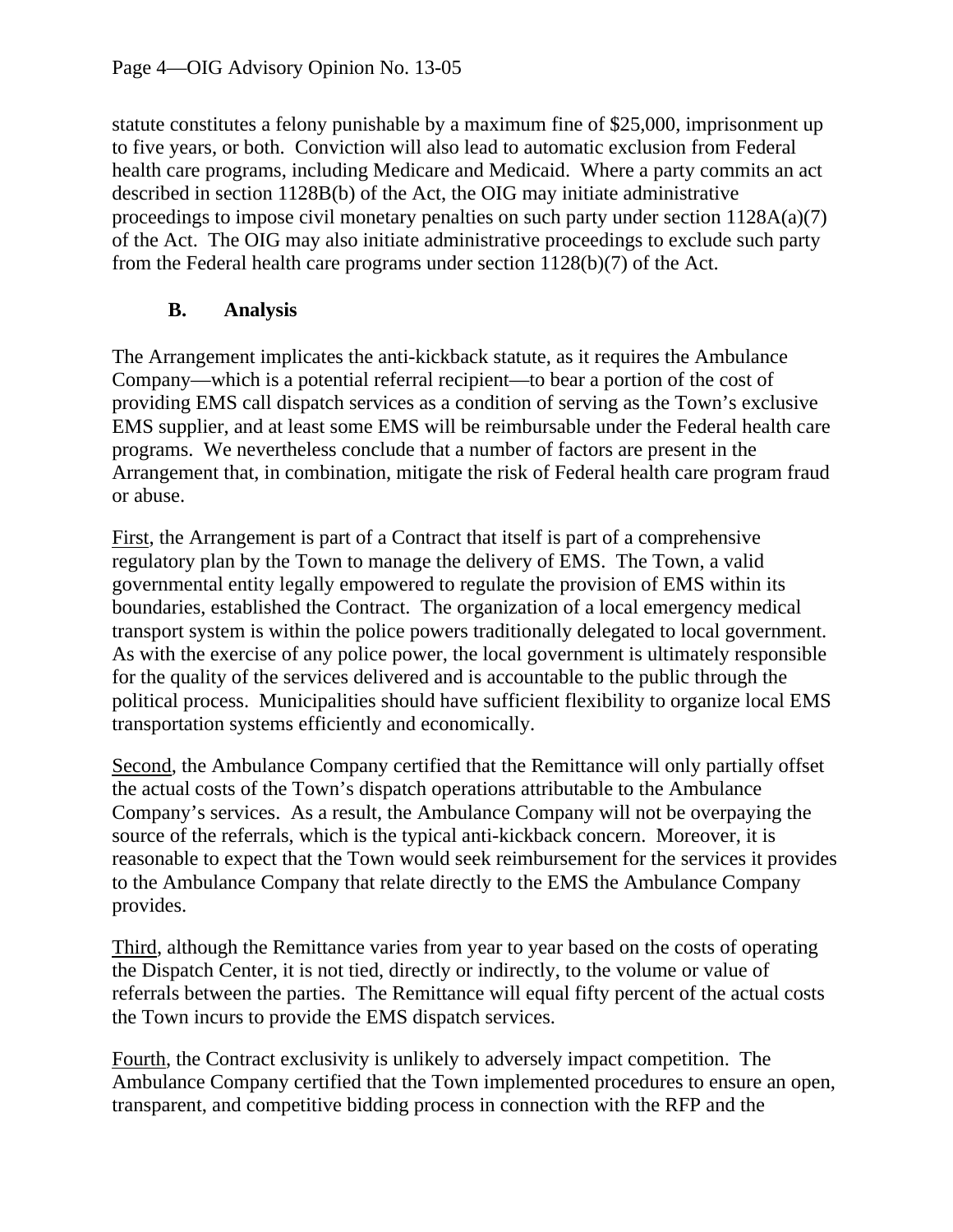Contract. The Ambulance Company further certified that the Town entered into the Contract in a manner consistent with relevant government contracting laws.

In light of the totality of these factors, we conclude that the Arrangement poses minimal risk of Federal health care program fraud or abuse.

## **III. CONCLUSION**

Based on the facts certified in your request for an advisory opinion and supplemental submissions, we conclude that, although the Arrangement could potentially generate prohibited remuneration under the anti-kickback statute if the requisite intent to induce or reward referrals of Federal health care program business were present, the OIG will not impose administrative sanctions on [name redacted] under sections 1128(b)(7) or 1128A(a)(7) of the Act (as those sections relate to the commission of acts described in section 1128B(b) of the Act) in connection with the Arrangement. This opinion is limited to the Arrangement and, therefore, we express no opinion about any ancillary agreements or arrangements disclosed or referenced in your request for an advisory opinion or supplemental submissions.

## **IV. LIMITATIONS**

The limitations applicable to this opinion include the following:

- This advisory opinion is issued only to [name redacted], the requestor of this opinion. This advisory opinion has no application to, and cannot be relied upon by, any other individual or entity.
- This advisory opinion may not be introduced into evidence by a person or entity other than [name redacted] to prove that the person or entity did not violate the provisions of sections 1128, 1128A, or 1128B of the Act or any other law.
- This advisory opinion is applicable only to the statutory provisions specifically noted above. No opinion is expressed or implied herein with respect to the application of any other Federal, state, or local statute, rule, regulation, ordinance, or other law that may be applicable to the Arrangement, including, without limitation, the physician self-referral law, section 1877 of the Act (or that provision's application to the Medicaid program at section 1903(s) of the Act).
- This advisory opinion will not bind or obligate any agency other than the U.S. Department of Health and Human Services.